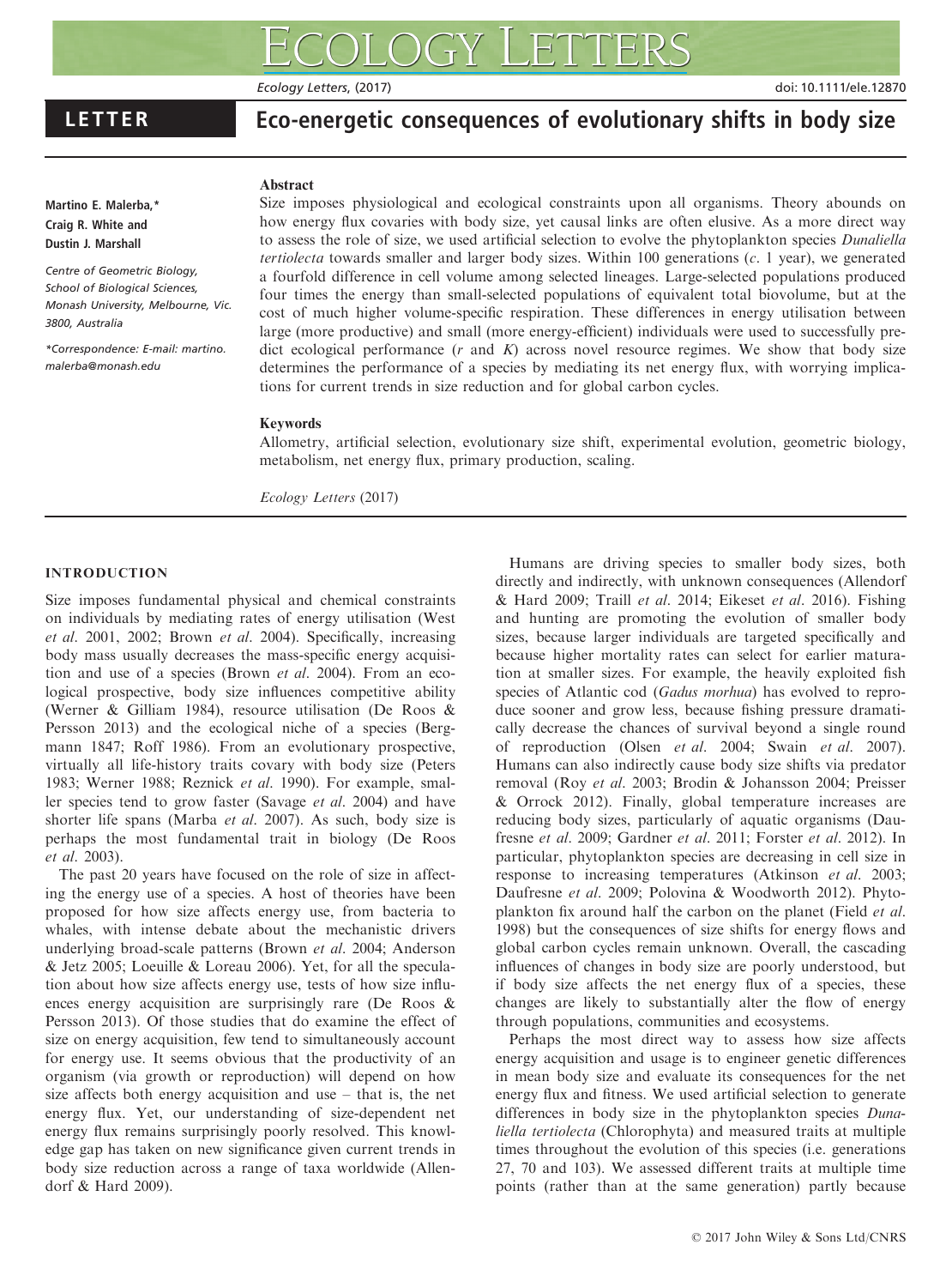some of our hypotheses emerged from earlier tests, and also because some of our assays took days to perform, which meant that inevitably we could not conduct all of the assays at the same time point. We quantified how size shifts influenced the capacity of the evolved lineages to both acquire and use energy, as well as other ancillary traits. Then, we used these data to generate a priori predictions about vital ecological rates under different resource regimes. Finally, we tested these predictions by estimating key demographic rates across a resource gradient in later generations. We found that we can successfully predict the ecological dynamics of the evolved organisms based on size-dependent differences in energy acquisition and usage.

#### **METHODS**

#### Model species

The cosmopolitan, fast growing green alga Dunaliella tertiolecta (Butcher) was chosen as model species due to its intermediate cell size (relative to other phytoplankton species) and its capacity to grow well in laboratory conditions. Monoclonal batch cultures were sourced from the Australian National Algae Culture Collection (ANACC; strain code CS-14) and reared in standard F/2 algal media (without silica), prepared with 0.45 filtered seawater (Guillard 1975). All cultures used in the experiment were kept in a temperaturecontrolled room at  $21 \pm 2$  °C with a 14–10 h day–night cycle at a light intensity of 150 µmol quanta  $m^{-2} s^{-1}$ . All cultures were handled aseptically with sterile material under a laminarflow cabinet (Alternative Environmental Solutions fitted with high-efficiency particulate arresting filter, Australia Standards 4260, National Association of Testing Authorities certified).

#### Cell size evolution

Artificial selection on cell size was achieved through differential centrifugation. This method relies on larger cells sinking and forming a pellet at the bottom of a test tube at lower centrifugal forces compared to smaller cells, which instead will remain in the supernatant. On the 25th of April 2016, 72 independent 50 mL cultures were inoculated from the same mother culture into aseptic  $75 \text{ cm}^2$  plastic cell culture flasks (Corning®, Canted Neck, Nonpyrogenic, Merck, Darmstadt, Germany): 30 lineages for large selection, 30 for small selection and 12 for control.

Selection for large cells was achieved by only retaining the biomass pellet after centrifuging (Eppendorf 5810, Hamburg, Germany) cultures at  $38 \times g$  (600 rpm) for 3 min. Conversely, small selection was achieved by retaining only the supernatant after centrifuging at  $68 \times g$  (800 rpm) for 4 min. At each selection round, centrifugation routines were carried out twice. At the end of the selection process, one more centrifugation at 239  $\times$  g (1500 rpm) for 4 min allowed replacing the supernatant with fresh media. Control cultures were not selected for: each control culture was diluted 5 times in fresh media, centrifuged at  $239 \times g$  (1500 rpm) for 4 min, and resuspended. Selection was repeated twice a week, on

Mondays and Thursdays. Every Thursday, all cultures were moved to newly sterilised flasks.

Speed and duration of centrifugation routines were determined through pilot studies, to maximise selection differential while diluting biomass to approximately 20% of the initial density. Pilot studies on the selection differential protocol detected a symmetrical shift for both larger and smaller cells of 10% between cell size before and after selection. Furthermore, a preliminary analysis showed that centrifuging cultures for 5 min from 20 to 425  $\times$  g (500 to 2000 rpm) did not alter the growth rate of the species compared to samples that were not centrifuged  $(F_{4,53} = 0.55, P = 0.7)$ . As cells started responding to selection throughout the experiment, centrifugation time and speed were gradually adjusted, to maintain a symmetric selection differential and comparable dilution rates.

#### Cell size determination

Mean cell volumes were analysed regularly every 3 generations for the first 12 generations, and every 15 generations thereafter. Mean cell volumes were calculated after measuring at least 200 cells with optical light microscopy from randomly selected lineages and after allowing three generations of neutral selection (i.e. without any centrifugation) before collecting photos. A 1 mL aliquot of culture was stained with Lugol's iodine at  $2\%$ . Photomicrographs were taken at  $400\times$  after loading 5 µL onto a slide gently covered with a cover slip. Cell area was calculated with ImageJ and Fiji (Schindelin et al. 2012) and cell biovolume was calculated assuming prolate spheroid shape, as recommended for this species by Sun & Liu (2003).

Staining cells with Lugol iodine solution can in some species lead to cell shrinkage (Montagnes et al. 1994). However, pilot studies showed no sign of shrinkage between samples of live cells and cells that were stained immediately  $(F_{1,170} = 1.55,$  $P = 0.21$ ) and between 0, 5 and 7 days after Lugol staining  $(F<sub>1.128</sub> = 0.97, P = 0.33).$ 

#### Experimental design and neutral selection

Phenotypic characterisation of the lineages started after 27 generations of size-selection, when a consistent difference between treatments emerged ( $F_{2,69} = 23.47$ ,  $P < 0.001$ ): at this stage, cell volumes were 10% larger in large-evolved lineages and 2% smaller in small-evolved cells, compared to control lineages (Fig. 1). Also, the mean density of single cells, calculated as cell weight divided by cell volume, did not differ among treatments (see Appendix S1). Prior to the assays, a 10 mL aliquot was sampled from each of the 72 evolving lineages (30 small, 30 large and 12 control) and fertilised with 40 mL autoclaved fresh media. To remove any environmental conditioning from selection protocols, experimental cultures were grown for three generations (a week) under neutral selection (i.e. with no centrifugation). Cells were maintained under nutrient-replete conditions during neutral selection, by adding new media 3 days before and the same day of the assays. All assays were carried out after standardising all lineages to the same blank-corrected optical density value of 0.27, a level of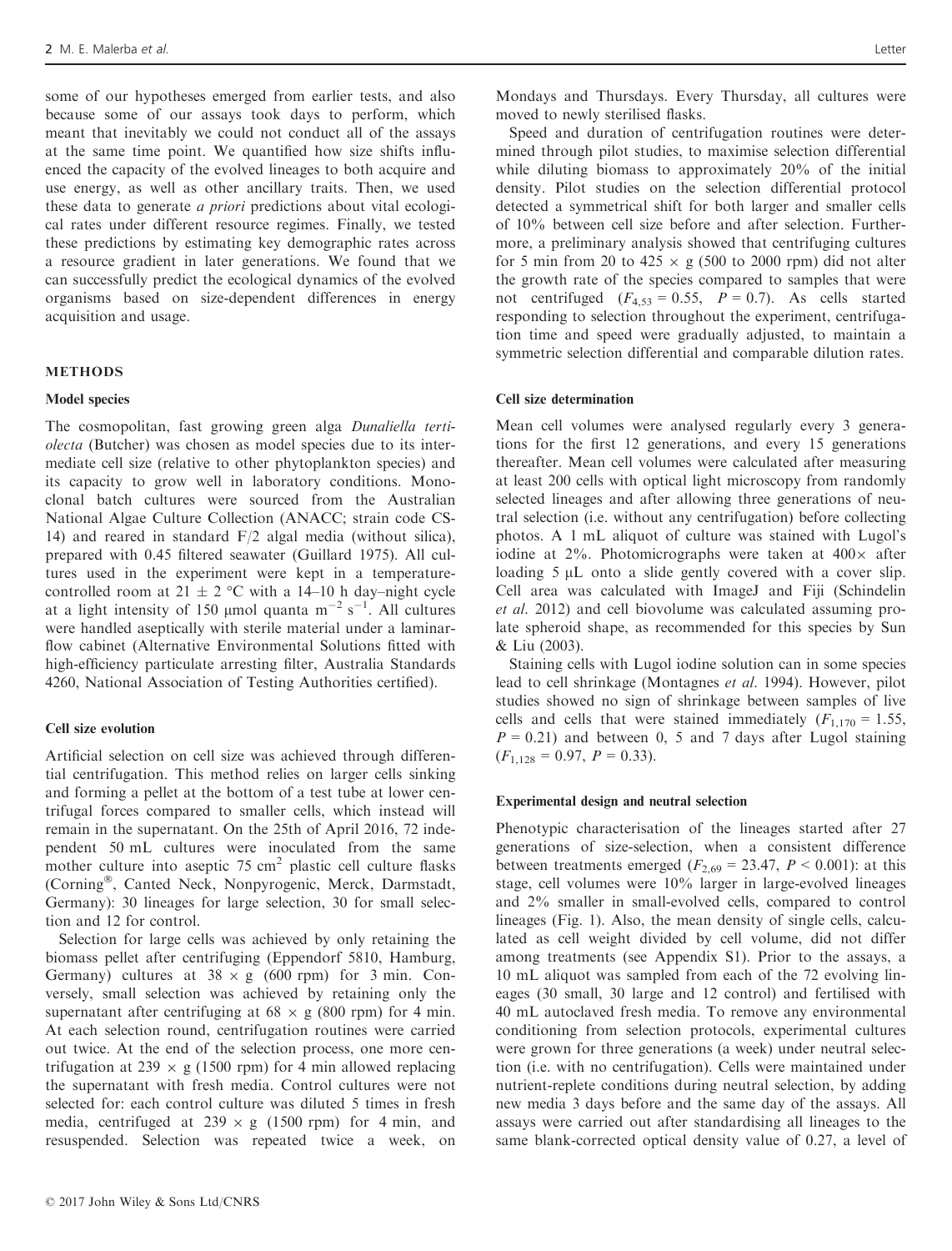

Figure 1 Effect of artificial selection on mean cell volume for size-selection treatments of small, control and large  $(\pm 1SE)$ . Net energy flux (Fig. 2a), chlorophyll concentration (Fig. 3a), sinking assays (Fig. 3b), swimming trials (Fig. 3c and d) and cell density (see Appendix S1) were measured at the 27th generation, while growth performance (Fig. 2c) at the 70th generation, and neutral selection assays (Appendix S3) at the 103th generation. Each point on the graph was calculated after measuring at least 200 cells from independent lineages. Photos on the right were taken with light microscopy after 103 generations: panoramic view of lugolstained cells at 400X, and close-up of unstained single cells at 600X.

biomass that was tested to work well with all experimental protocols.

#### Dark and light metabolism

The rate of oxygen consumption  $(VO<sub>2</sub>)$  was measured at 19 °C with  $8 \times 24$ -channel PreSens Sensor Dish Reader (SDR; AS-1 Scientific Wellington, New Zealand) with methods adopted from Malerba et al. (in press), White et al. (2011) and Warkentin et al. (2007). Before the experiment, all SDR were calibrated with air-saturated (AS) seawater (100% AS) and water containing 2% sodium sulphite (0% AS). After three generations of neutral selection, cultures were collected in exponential phase and placed in 5 mL sealed vials being careful to remove any air pocket from inside the vials. Biomass was standardised by optical density, a reasonable proxy for biovolume (see Appendix S2) but necessarily imposes different population densities, as at equal biomass smaller cells will be more abundant than larger cells – such a difference was unavoidable given our manipulation of size but we felt that it was more important to maintain constant biovolumes than densities. Pilot assays revealed that biovolume was a better predictor of resource usage by our cultures than population density, so all cultures were standardised by total biovolume before taking measurements. Sodium bicarbonate (2 mM) was added to the media to ensure photosynthesis and oxygen evolution were not limited by carbon availability. At least three blanks were filled with filtered supernatant and placed in each SDR. Then, the vials were placed horizontally under the light source, to avoid cell deposition on top of the oxygen sensor at the base of the vial. Samples were randomly allocated to the top two rows of the SDR, while blanks were placed in the bottom rows (pilot studies showed no row effect on blank measures).  $VO<sub>2</sub>$  measurements were taken at different light regimes (from 0 to 300 µmol quanta  $m^{-2} s^{-1}$  at increment of 50), randomising the order of light intensities and with dark periods separating each two light periods. At the end of the procedure, all measurements were repeated after swapping vials among the rows (yielding two sub-replicates per light level from which the mean was taken). At each light treatment, non-consumptive  $O<sub>2</sub>$  sensor spots monitored linear rates of change in  $O_2$  saturation (VO2; units µmol  $O_2$  min<sup>-1</sup>), calculated as:

$$
\dot{V}O2 = \frac{m_a - \overline{m_b}}{100} V \beta 0_2 \tag{1}
$$

where  $m_a$  is the rate of change of  $O_2$  in each sample (%  $\min^{-1}$ ),  $\overline{m_b}$  is the mean rate of O<sub>2</sub> change for all blanks of each plate (%  $min^{-1}$ ), V is the water volume (0.005 L), and  $\beta O_2$  is the oxygen capacity of air-saturated seawater at 20 °C and 35 ppt salinity (225 µmol O<sub>2</sub> L<sup>-1</sup>). Per-cell  $\dot{V}O2$  ( $\dot{V}O2$ <sub>cell</sub>) was then calculated by dividing  $\dot{V}O2$  by the total number of cells per  $\mu$ L in the vial, measured by flow cytometer (Flow-Core, BD LSRII, BD Biosciences, San Jose, CA, USA) using CountBright absolute counting beads (Thermofisher, Waltham, MA, United States) as internal standards in each sample. Volume-standardised  $\dot{V}O2$  ( $\dot{V}O2_{\text{vol}}$ ) was calculated by dividing  $\dot{V}O2_{\text{cell}}$  by the mean cell volume measured from each lineage. Finally, all  $\dot{V}O2_{\text{vol}}$  rates were converted into calorific energy ( $J_{\text{vol}}$ ), using the conversion of 512  $\times$  10<sup>-3</sup> J (µmol  $O_2$ <sup>-1</sup> from Williams & Laurens (2010), assuming a macromolecular composition of 35% protein, 35% carbohydrates, 25% lipids and 5% nucleic acid.

The volume-standardised energy use of each lineage  $(J_{\text{vol},l})$ was analysed across light regimes as per Malerba et al. (in press), by fitting curves by Platt et al. (1980) of the form:

$$
J_{\text{vol},l} = P_{\text{max},l} \left( 1 - e^{-(\alpha (E - E_{c,l})/P_{\text{max},l})} \right) \tag{2}
$$

where *l* indicates each lineage,  $P_{\text{max},l}$  is the maximum potential volume-specific energy rate (units of J min<sup>-1</sup>  $\mu$ m<sup>-3</sup>),  $\alpha_l$  is the initial slope of the curve (units of  $J$  min<sup>-1</sup>  $\mu$ m<sup>-3</sup> ( $\mu$ mol quanta  $(s^{-1} \text{ m}^{-2})^{-1}$ ), and E and  $E_{c,l}$  are the incident and compensation photon fluxes respectively (units µmol quanta  $s^{-1}$  m<sup>-2</sup>). Models including an inhibition term were also fitted, but likelihood ratio test between the two nested models showed little support for a light inhibition coefficient in the data  $(P > 0.05)$ .

#### Growth curves

Following three generations of neutral selection, time-series of optical density at 750 nm (as a proxy for total biovolume; see Appendix S2) were monitored from each lineage with microplate reader SPECTROstar® Nano (BMG labtech, Offenburg, Germany), after loading three independent 96-well plates with  $250 \mu L$  of samples each (Corning<sup>®</sup> polystyrene, flat bottom, with lid, sterile, non-treated, Sigma-Aldrich). Each sample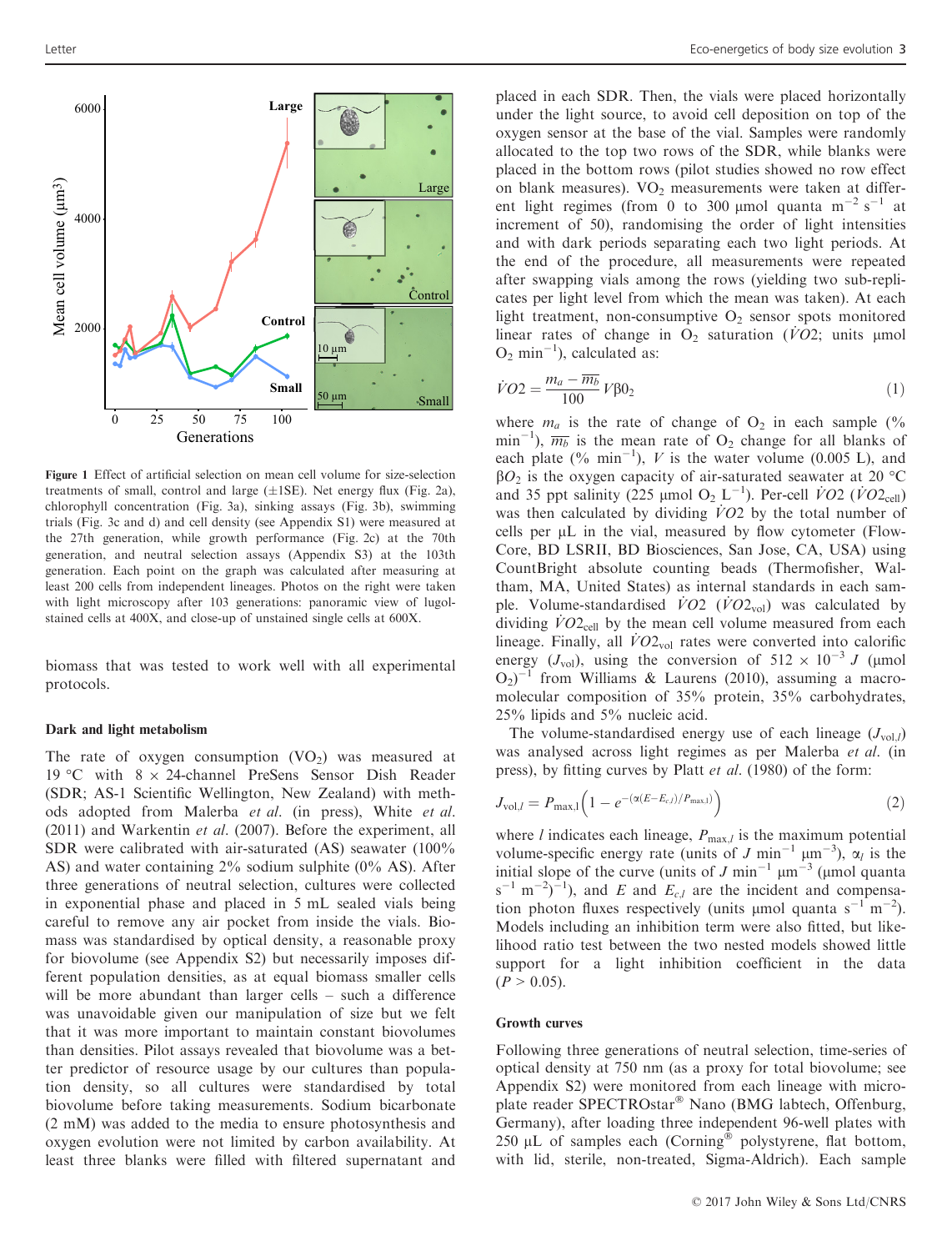was monitored daily (at the same time of the day) until reaching carrying capacity (7 days). Pilot studies showed that the daily evaporation within a well plate was very low  $(c. 1\%$  per day) and was therefore not included in the analysis. Estimates for maximum exponential growth  $(r)$  and carrying capacity (K) were calculated for each lineage by fitting standard logistic growth models to daily time-series of optical density from three independent cultures with non-linear least squares techniques (function nls in  $R$ ). Models that failed to converge or where residuals showed clear lack of fit were excluded from further analyses (i.e. 1 lineage for small and 2 for large, out of 72 lineages in total).

#### Additional assays

All lineages were also analysed for chlorophyll content, sinking rates, swimming speed and density of the cells. All assays followed standard methods (see figure legends for more details): volume-specific chlorophyll content (Fig. 3a), sinking rates (Fig. 3b), swimming performance (Fig. 3c and d) and mean density of a cell (see Appendix S1).

#### Statistical analysis

All analyses were carried out in R (R Core Team 2016). Nonlinear logistic models were calibrated using package nlme with the function nls (Pinheiro et al. 2016; R Core Team 2016). Linear models were then used to assess the effects of the sizeselection (i.e. small, control and large) on each variable of interest: population growth (parameters  $r$  and  $K$ ), light and dark metabolism (parameters  $P_{\text{max}}$ ,  $E_c$  and  $\alpha$ ), cell density, chlorophyll content, swimming speed, swimming distance and sinking rate. Data transformations were employed whenever the residuals lacked normality. Also, in cases where treatments displayed unequal variances, treatment-specific variance coefficients were included in the model (varIdent function in R).

#### RESULTS

#### Cell size evolution

After 100 generations of selection there was a fourfold difference in cell volume between large-selected and small-selected lineages of Dunaliella tertiolecta (Fig. 1). We found that largeselected lines grew more than small-selected lines shrank, despite symmetrical artificial selection regimes (Fig. 1). Cell volume increased at a rate of 9.6% per 10 generations in large-selected cells  $(F_{1,10} = 26.45, P < 0.001)$ , while it decreased at 5% per 10 generations in small-selected cells  $(F<sub>1,10</sub> = 20.31, P < 0.001)$ . Control cells were of intermediate sizes between small and large cells, without showing any trend in size over time  $(F_{1,9} = 4.216, P = 0.07)$ .

#### Energy acquisition and usage

All of our measures of energy acquisition and usage are from samples at the 27th generation of size-selection and are here reported in volume-specific terms, so that large and small cells can be compared directly. Overall, large-selected cells were substantially more efficient at converting photons into energy, but also displayed higher rates of dark respiration (Fig. 2a). The maximum photosynthetic rate reached in large-selected cells was up to three times higher compared to small-selected and control cells ( $P_{\text{max},l}$  in eqn 2; asymptote in Fig. 2a). Also, the rate of energy production was twice as high in largeselected cells compared to the other two treatments  $(\alpha_l)$  in eqn 2; initial slope in Fig. 2a). The compensation light intensity  $(E_{c,l}$  in eqn 2; X-intercept in Fig. 2a) was lower in large compared to small and control cells, that is, large-selected cells needed less light to achieve 'break even' energy production. Finally, rates of dark respiration were twice as high in large cells compared to small and control cells (Y-intercept in Fig. 2a). The superior ability of large-evolved cells to produce energy at higher light conditions was consistent with their higher volume-standardised chlorophyll concentration (Fig. 3a). Later analysis on energy acquisition, energy usage and chlorophyll concentration of cells size-selected for more than 103 generations confirmed that the same qualitative differences detected at the 27th generation remained, mostly with differences among size treatments strengthening over time.

#### Predicting and testing productivity across environmental gradients

After measuring the net energy flux of size-selected cells at each light condition (Fig. 2a), we calculated the volume-specific daily net energy budget (i.e. photosynthesis during the day minus respiration at night) across a light gradient, varying in both light intensity and photoperiod (Fig. 2b). Under low energy conditions (i.e. low light intensities and/or short light durations), we predicted *a priori* that lower respiration costs of small-selected cells would lead to superior overall daily energy budgets compared to control and large cells (blue region in Fig. 2b). Conversely, we predicted that the higher photosynthetic capacities of large-selected cells would yield the highest productivity in high energy environments (i.e. high light intensities and/or extended light exposures; red region in Fig. 2b). These predictions were later confirmed empirically. When grown in low-light environments, small-selected cells showed faster exponential growth rates than control and large-selected cells (Fig. 2c). At intermediate lights, rates were statistically indistinguishable among size classes (Fig. 2c). Under high light regimes, large-selected cells displayed 77 and 45% faster exponential growth rates than small-selected and control cells respectively (Fig. 2c).

An unexpected finding was that small-selected cells achieved much lower total biovolumes at carrying capacity (Fig. 2c). We predicted that decreasing light intensity amplified the relative importance of lower maintenance costs of smaller organisms compared to greater energy capacity of larger organisms (Fig. 2a). But lower energy needs of smaller sizes came at a cost: smaller cells reached lower total biovolumes at carrying capacity (by as much as 40%), regardless of resource regimes (Fig. 2c).

#### Sinking rate and cell motility

Volume-standardised sinking rates did not show statistically significant differences among size-selected treatments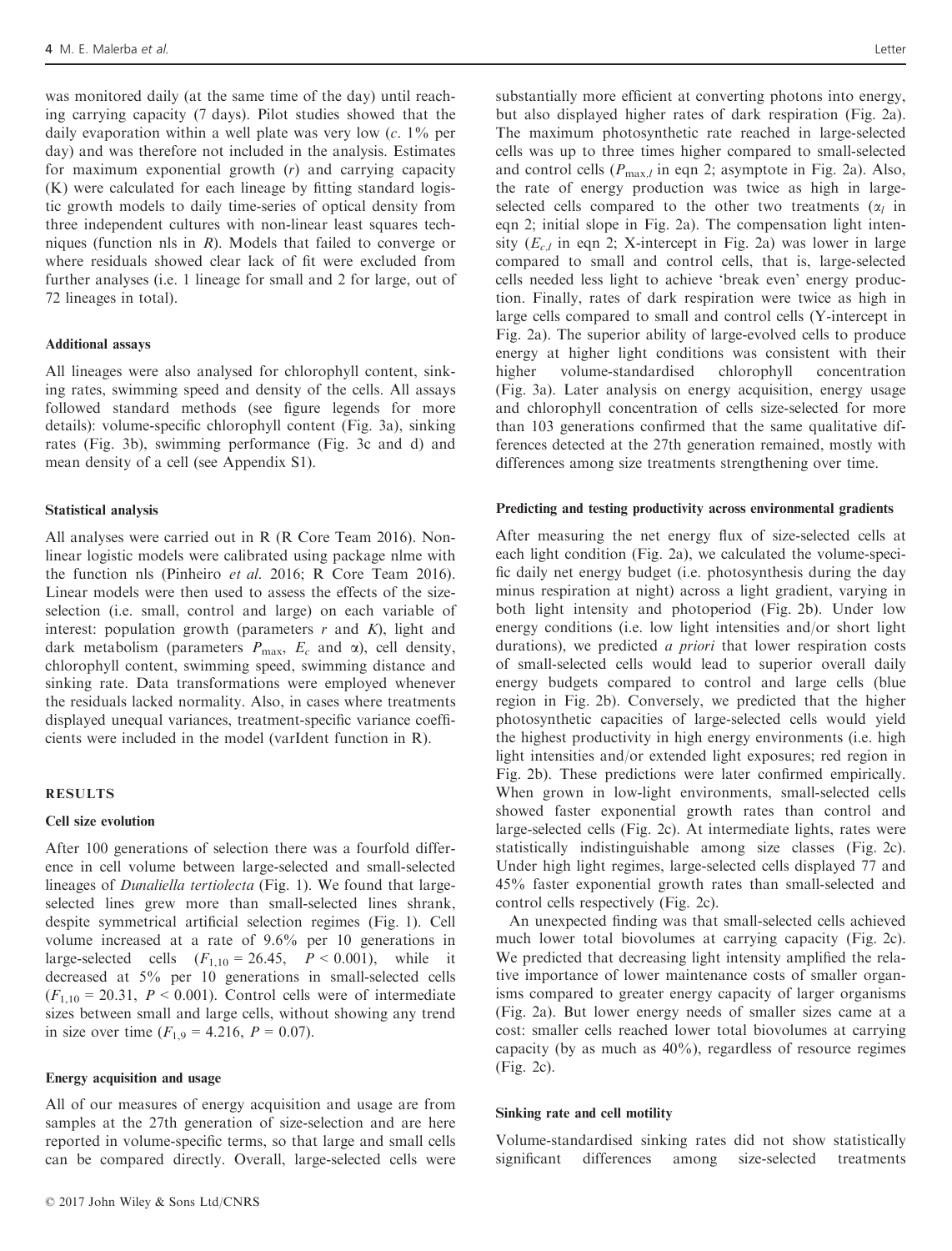

Figure 2 Energy analysis of size-selected lineages: first we measured the volume-specific net energy flux as a function of light intensity (a), then we predicted which size-evolved lineage would display the highest daily net energy budget across all combinations of light intensity and photoperiod (b), and finally we empirically tested these predictions at three light conditions (c). (a) P-I curve for the volume-specific net energy flux as a function of light intensity for each size-evolved treatment  $( \pm 95\%$  confidence intervals). (b) Predicted highest daily energy budget estimated from mean rates of energy use (Fig. 2a) at all combinations of light:dark photoperiods and light intensities. Colours indicate the size-evolved treatment with the highest mean daily net energy budget. Indicated on the graph are the three light conditions used to empirically test these predictions: (i) low light (6:18 photoperiod at 50 µmol quanta s<sup>-1</sup> m<sup>-2</sup>), (ii) mid light (6:18 photoperiod at 120 µmol quanta s<sup>-1</sup> m<sup>-2</sup>), and (iii) high light (14:10 photoperiod at 250 µmol quanta s<sup>-1</sup> m<sup>-2</sup>). (c) Max. growth rates and carrying capacity measured at low, mid and high light conditions across size-evolved lineages  $(± 95%$  confidence intervals). Units of carrying capacity were converted to biovolume using linear calibration curves (see Appendix S2). Letters indicate significantly different groupings following Tukey's post hoc test.

 $(F<sub>2,34</sub> = 2.86, P = 0.07; Fig. 3b).$  This was because smaller cells showed slower per-cell sinking rates  $(F_{2,34} = 3.48,$  $P = 0.04$ ), but proportionally to their volume all treatments showed equal per-volume sinking rate. This result is consistent with comparable density of individual cells among size treatments (Fig. S1). Also, cells that were not size-selected showed higher (volume-standardised) swimming performances than small- and large-selected cells, with faster speeds (Fig. 3c) and for longer travelled distances (Fig. 3d).

#### DISCUSSION

Confronting a-priori predictions with empirical data is perhaps the most robust way to test a hypothesis. In this study, we first evolved cells towards smaller and larger sizes compared to the ancestral condition, estimated size-specific net energy production across size classes, and used these estimates to generate predictions about vital ecological rates across a resource gradient. Finally, we tested these predictions by measuring demographic rates across different resource conditions. Our results showed that we can successfully predict ecological dynamics solely based on the interplay between size-specific energy production, energy usage and resource availability. We found that larger sizes increased the volume-specific energy production of a cell by improving photosynthesis, but also increased volume-specific respiration rates in the dark. Consequently, larger cells showed faster population growth rates under higher resource regimes, but were inferior to smaller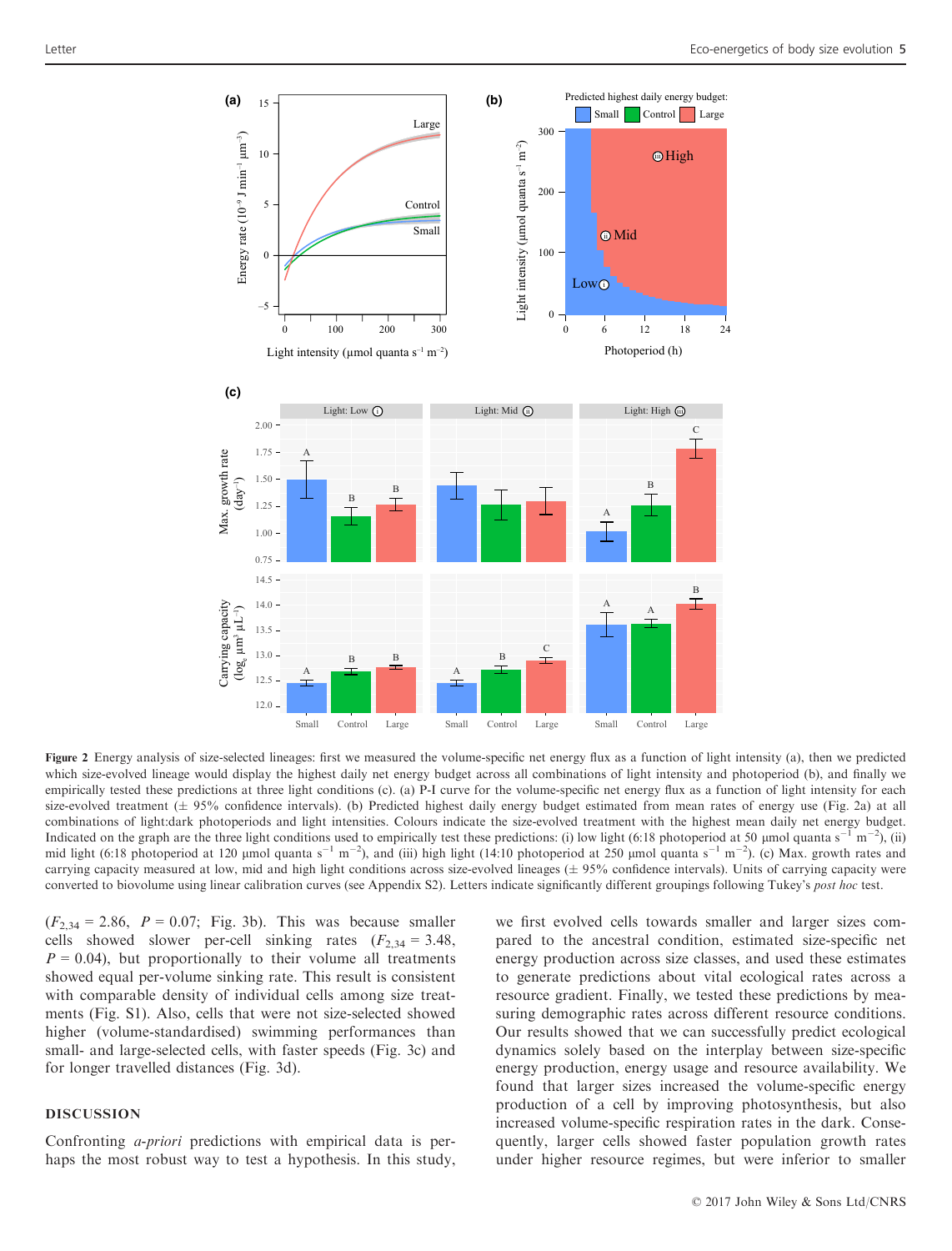

Figure 3 Volume-standardised mean traits  $(\pm 95\%$  confidence intervals) among size-evolved treatments after 27 generations of size-selection for (a) total chlorophyll content  $(10^{-12} \mu g \mu m^{-3})$ , (b) sinking rate  $(\text{min}^{-1} \mu m^{-3})$ , (c) swimming speed  $(\mu m s^{-1} \mu m^{-3})$  and (d) swimming distance  $(\mu m \mu m^{-3})$ . Letters indicate significantly different groupings following Tukey's post hoc test. (a) Vol-specific chlorophyll content was measured spectrophotometrically, as per Hiscox & Tsraelstam (1979). Briefly, a 1 mL aliquot from each lineage was resuspended in dimethyl suiphoxide (ACS reagent grade > 99.9%, Sigma-Aldrich), stored overnight at 4C, and total chlorophyll concentration of the sample was calculated as  $0.0202 \times A_{645} + 0.00802 \times A_{663}$ , where  $A_{645}$  and  $A_{663}$ are blank-corrected optical values at 645 and 663 nm. Total chlorophyll concentration was then divided by population density and by mean cell size. (b) Rates of cell sinking were calculated spectrophotometrically, using methods by Steele & Yentsch (1960). Cells were first immobilised by staining 2 mL of culture with 4% of formaldehyde solution (35 wt. % in H20, Sigma-Aldrich). After an initial gentle resuspension, optical density (750 nm) was measured across a 3 mL cuvette every minute for 30 min, while keeping incubation temperature at 25 °C. As cells were sinking towards the bottom of the vial, the recorded absorbance decreased at a rate that is proportional to the mean sinking velocity of each particle. As optical densities decreased over time following a negative sinusoidal curve, decaying logistic curves described well the dynamics in the data. Negative  $r$  coefficients estimated by fitting logistic curves quantifies the mean sinking rates of the particles. We also tried alternative functional forms with fewer parameters (e.g. linear, negative exponential), but model selection with Akaike Information Criteria (Burnham & Anderson 2002) consistently favoured logistic functions. (c and d) Swimming speed and travelled distance were measured by analysing videos recorded under light microscopy at  $100 \times$  magnification. A 20  $\mu$ L aliquot for each lineage was loaded on a glass slide and covered with a 24  $\times$  60 mm coverslip (LabServ®, Thermo Fisher). The setup was designed to allow enough water depth between the slide and the coverslip for cells to swim naturally in a 2D plane, while reducing any vertical movement. After waiting 2–5 min, 8 s footage was recorded for each lineage. Single-particle tracking was then performed in ImageJ and Fiji with TrackMate (Schindelin et al. 2012; Tinevez et al. 2016). Mean track statistics were then standardised by the mean cell size of the culture.

cells at lower resource regimes. However, larger cells consistently reached higher carrying capacities than smaller cells at all resource regimes – a discovery that is harder to explain. Other key traits, such as swimming speed and travelling distance, showed highest performance at control cells, perhaps because they maintained an optimal ratio of cell size to length of the swimming flagella. These results showed context-dependent costs and benefits of different cell sizes, which suggest natural limits on cell size evolution, and that current cell size is the product of conflicting selection pressures due to variable resource regimes in nature. Also, by imposing size-selective pressure on a common ancestor, we provided direct empirical

evidence on the causal relationships between the body size of a species, and its energy flux and demographic rates. Finally, all assays were carried out after standardising cultures to the same total biovolume, as to also standardise for resource requirements among treatments. This standardisation necessarily confounds population densities (i.e. small-selected cultures have more cells), but in our system, biovolume drives dynamics more than the density of cells – population growth slows down more at equivalent biovolumes than at equivalent cell densities, indicating that total biovolume is a better predictor of total population resource requirements among size treatments.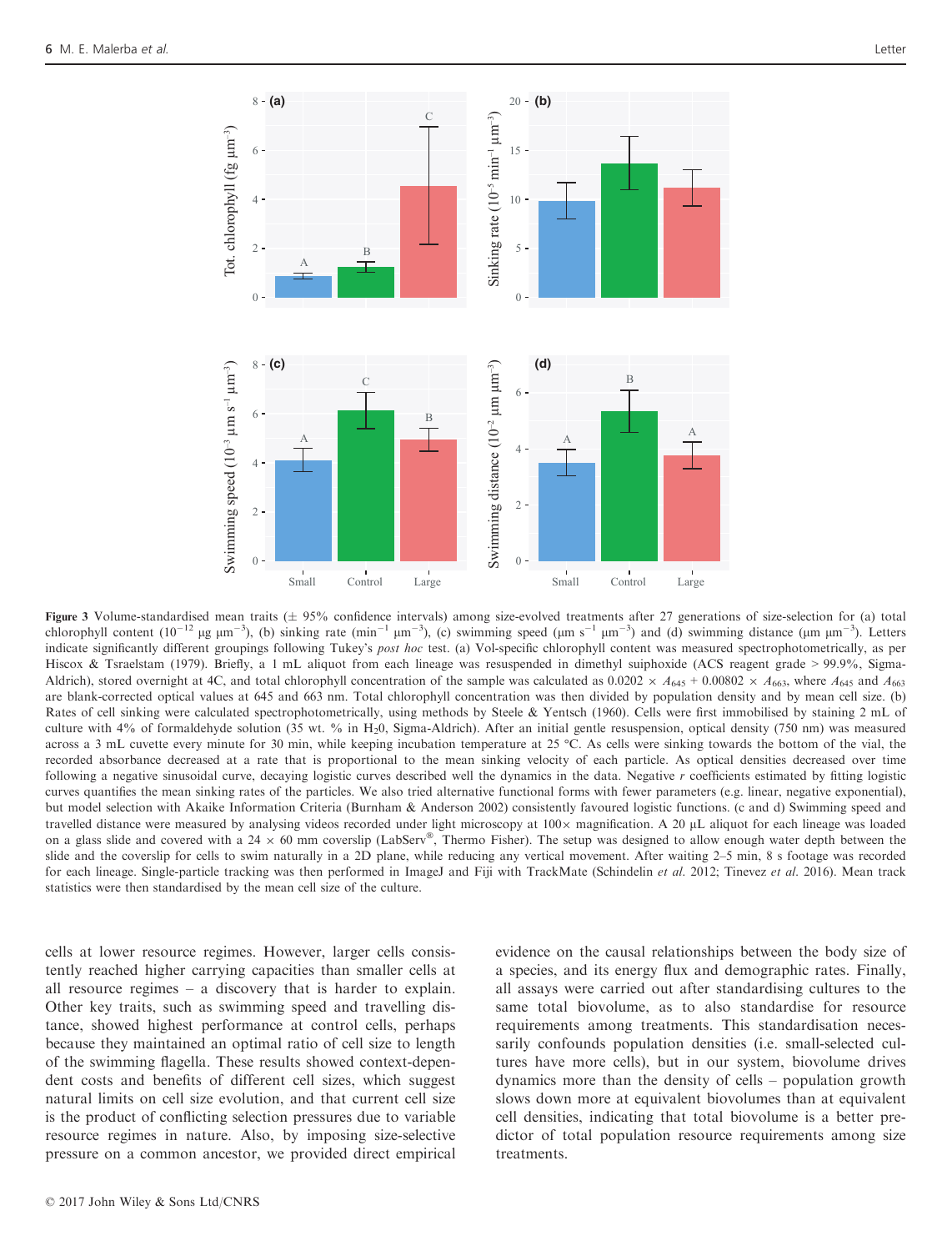#### Faster evolution towards larger sizes

Despite the application of symmetrical selection pressures for more than 100 generations of size-selection, cell volume increased two times faster in large-selected cells, than it decreased in small-selected cells. This trend of faster evolution towards larger sizes is opposite to studies on other organisms, which instead found mutational variance to be biased towards reducing sizes (Azevedo et al. 2002; Estes et al. 2005; Ostrow et al. 2007). We propose three (non-mutually exclusive) hypotheses to explain the higher success of evolving larger cells relatively to smaller cells. First, the fact that large cells performed better in high resource environments (i.e. 150 µmol quanta  $m^{-2}$  s<sup>-1</sup> and 14:10 light cycle falls in red region of Fig. 2b) suggests our culturing conditions imposed a lower volume-specific daily net energy budget on smaller cells relative to larger cells. Thus, our experimental conditions inadvertently represented an additional selection pressure for increased size, conflicting with our selection regime towards smaller individuals. A second hypothesis is that faster evolutionary rates towards larger sizes may be due to larger developmental scope for increasing rather than decreasing cell volume. Many components within a cell are non-scalable and reducing the intracellular volume can potentially limit the overall functionality of a cell (Schmidt-Nielsen 1984; Maranon 2015). A third potential explanation for why cells evolved more towards larger sizes is that our methods to select for small cells favoured both smaller cells at mature stage and also younger cells at earlier ontogenetic stages. This latter group of cells will still have the potential to grow into larger cells, reducing the ultimate selection differential towards smaller sizes. Although a complete test of these hypotheses would require replicating the evolutionary experiment under different culture conditions (i.e. test if low light conditions induce faster evolution towards smaller sizes instead of larger) and with different selection protocols, we performed a preliminary test in which we analysed the rates of body size evolution after stopping artificial selection for size (see Appendix S3). Largeselected cells reared under relaxed artificial selection maintained their larger size only when exposed to high light levels, whereas low light regimes led to shrinkage of both largeselected and control cells (Appendix S3). These results support the first hypothesis that faster rates towards evolving larger sizes are due to a superior daily net energy budget. However, small-selected cells did not decrease their mean cell volume after being exposed to low light levels (Appendix S3), which also supports the second hypothesis of a lower boundary to cell size evolution.

#### Size evolution across resources

Our results provided direct empirical evidence for the importance of body size and resource levels in mediating the net energy assimilation of an organism. Pioneering studies have established that the productivity of a species can either increase (e.g. Sanderson et al. 1999) or decrease (e.g. Massie et al. 2010) with organismal body size (ontogenetic asymmetry; De Roos et al. 2013; Persson & de Roos 2013). Our results expand these findings, as they showed that the energy efficiency and productivity of an organism not only changed with its size but also with resource level (see also Ghedini et al. in press; Malerba et al. in press). Specifically, high light regimes disproportionately favoured the greater capacity of larger cells to create energy, while low light conditions benefited the lower maintenance costs of smaller cells. In nature, there are many examples where resource levels affect the sizestructure of a population, by favouring the survival of either smaller or larger individuals: fish (Edeline et al. 2016), amphibian (Asquith & Vonesh 2012), colonial invertebrates (Ellison & Harvell 1989), molluscs (Smalley 1983), insects (Amarillo-Suarez et al. 2011) and plants (Bertrand et al. 2011). Here, we argue that the consequences of size reduction will also heavily depend on resource levels. If these same mechanisms were to be confirmed among other species, new assessments should be undertaken to evaluate the magnitude of the impacts that anthropogenic activities have on natural populations by increasing (e.g. nutrient eutrophication) or decreasing (e.g. habitat degradation) resource levels.

#### Size and temperature

Our results have interesting applicability to the widely observed negative covariance between body size and temperature (Daufresne et al. 2009; Gardner et al. 2011). Here, we showed that increasing cell size led to higher daily variation in energy use, by increasing both volume-specific rates of photosynthesis and respiration. At warmer temperatures, a smaller body size confers a fitness advantage in many uni- and multicellular organisms (Forster et al. 2011, 2013). Higher temperatures increase metabolic rates (Gillooly et al. 2001) and reducing body size might represent a strategy to limit fluctuations in energy budget between energy acquisition and energy utilisation. Large cells may simply be unable to store up sufficient energy during the day to make it through a dark, hot night. Alternatively, a reduction in body size at higher temperatures might be due to respiration being more temperature sensitive than energy acquisition processes. This latter hypothesis is supported by studies on both autotrophic and heterotrophic species (Coles & Jokiel 1977; Atkinson et al. 2003; Liang et al. 2013). In this case, the costs of larger body sizes increased more than the benefits.

#### Size and global carbon cycles

Our results have worrying implications for the impacts of global change on carbon fixation in the ocean. We find that simple intuitions about populations of identical biomass but different body sizes do not hold. For example, we calculated that a large cell of  $5000 \mu m^3$  in volume can produce up to four times more energy than the combined production of five small cells of  $1000 \mu m^3$  each. If increased temperatures select for smaller cell sizes, as seems likely (Peter & Sommer 2012), then our results suggest that these cells will become nutrient limited at much lower resource levels, decreasing productivity by as much as 40%.

In addition to rising temperatures, our findings suggest that also resource limitation can act as an additional selective pressure towards reduction in organismal size. Decreasing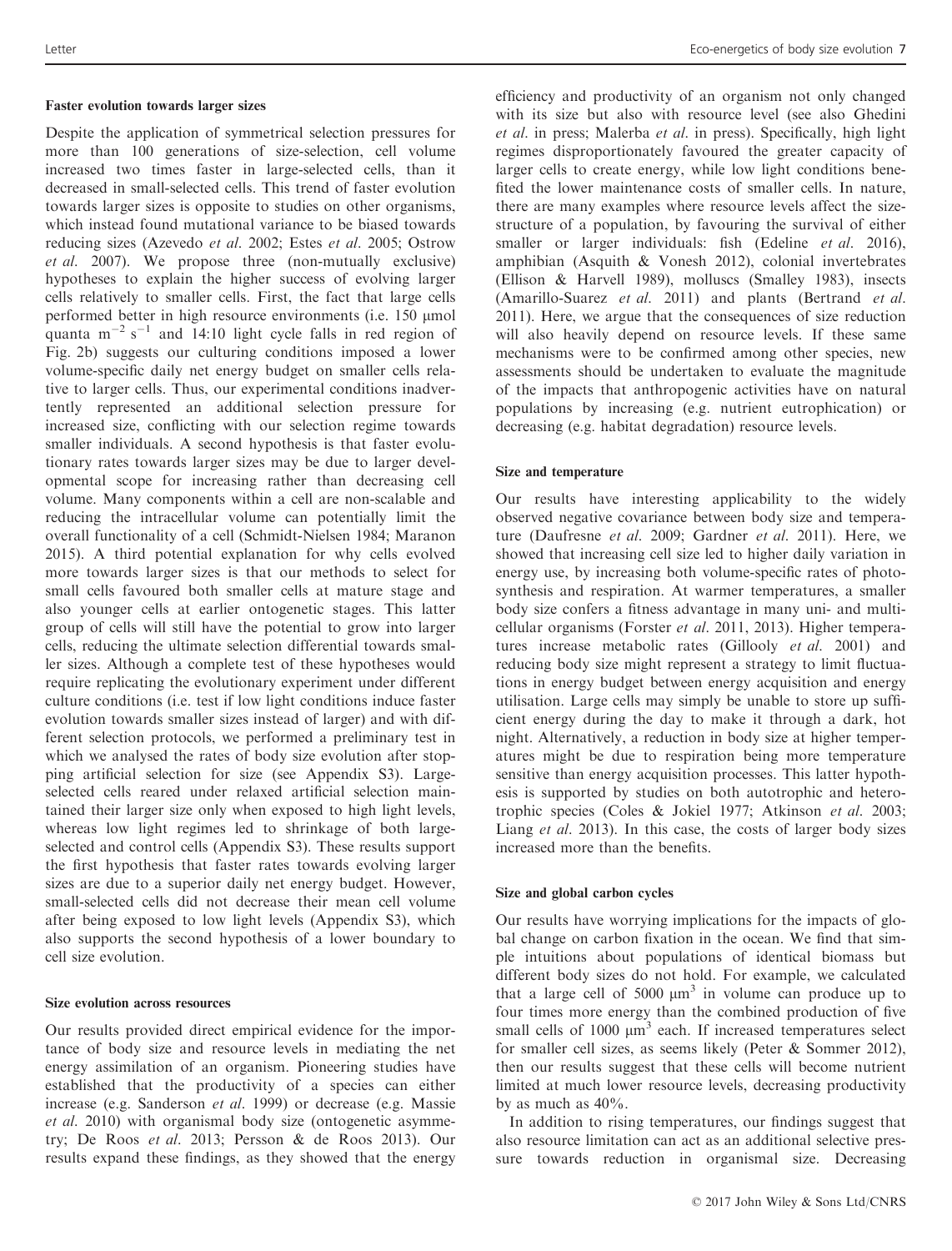resources amplified the relative importance of lower maintenance costs of smaller organisms compared to greater energy capacity of larger organisms. But the lower energy needs of smaller sizes came at a cost: here, we showed that smaller sizes reached much lower total biovolumes at carrying capacity, regardless of resource regimes. This may be because smaller organisms tend to have lower C:N or C:P ratios and can therefore produce less biovolume than larger organisms from the same limiting resources (Maranon et al. 2013; Maranon 2015). If these same relationships were to be confirmed for other species, future global warming scenarios will select for smaller organisms not just by increasing temperatures but also by reducing available resources. This represents an unanticipated 'one-two punch' for aquatic primary productivity – decreasing both production and carrying capacity under lower resource regimes. Climate change is predicted to increase ocean stratification, which will reduce the transfer of nutrients to the surface and limit primary productivity in the euphotic zone. Aquatic primary producers are responsible for nearly half of the biospheric net photosynthesis (Field et al. 1998), and an additional reduction in autotrophic biomass could act as a positive feedback by reducing the ocean ability to mitigate anthropogenic carbon emissions.

#### ACKNOWLEDGEMENTS

We thank Prof Andrew Hirst, the editor, and two anonymous reviewers for helpful comments on this manuscript. Also, we thank Lucy Chapman, Dr. Maria del Mar Palacios Otero, Dr. Liz Morris, Dr Marcelo Lagos Orostica, Belinda Comerford, Annie Guillaume, Tim Landells and the Monash Micro-Imaging Centre for their help with laboratory procedures. We also acknowledge Prof John Beardall, Dr Michael McDonald, Prof Emilio Marañón, Prof Sean R. Connolly, Prof Kirsten Heimann, Prof David Grasham, Prof Anastasios Melis and Dr Florian Berner for insightful suggestions. We would like to express our gratitude to Ricardo San Martin, Stewart Crowley and John Arvanitakis for logistical support at Monash University. Finally, we are particularly grateful to the Australian Research Council for financial support (grants DP0987626, DP110101776, FT130101493 to C. R. White, and DP110103529 to D. J. Marshall). The authors declare no conflict of interest.

#### AUTHORSHIP

All authors contributed to designing the study. MEM conducted the experiment and collected the data. MEM and DJM carried out statistical analyses. MEM wrote the initial draft of the manuscript, while DJM and CRW provided substantial feedback. All authors gave final approval for publication.

#### DATA ACCESSIBILITY

All data and codes generated in this study are available in Dryad (<https://doi.org/10.5061/dryad.bc1gb>). Also in the file are photos taken with light microscopy showing the different cell sizes among size-selected lineages.

#### **REFERENCES**

- Allendorf, F.W. & Hard, J.J. (2009). Human-induced evolution caused by unnatural selection through harvest of wild animals. Proc. Natl Acad. Sci. USA, 106, 9987–9994.
- Amarillo-Suarez, A.R., Stillwell, R.C. & Fox, C.W. (2011). Natural selection on body size is mediated by multiple interacting factors: a comparison of beetle populations varying naturally and experimentally in body size. Ecol. Evol., 1, 1–14.
- Anderson, K.J. & Jetz, W. (2005). The broad-scale ecology of energy expenditure of endotherms. Ecol. Lett., 8, 310–318.
- Asquith, C.M. & Vonesh, J.R. (2012). Effects of size and size structure on predation and inter-cohort competition in red-eyed treefrog tadpoles. Oecologia, 170, 629–639.
- Atkinson, D., Ciotti, B.J. & Montagnes, D.J. (2003). Protists decrease in size linearly with temperature: ca. 2.5% degrees C(-1). Proc. Biol. Sci., 270, 2605–2611.
- Azevedo, R.B., Keightley, P.D., Lauren-Maatta, C., Vassilieva, L.L., Lynch, M. & Leroi, A.M. (2002). Spontaneous mutational variation for body size in Caenorhabditis elegans. Genetics, 162, 755–765.
- Bergmann, C. (1847). Ueber die Verhältnisse der Wärmeökonomie der Thiere zu ihrer Grösse (Concerning the relationship of heat conservation of animals to their size). Gottinger Studien, 3, 595–708.
- Bertrand, R., Gegout, J.-C. & Bontemps, J.-D. (2011). Niches of temperate tree species converge towards nutrient-richer conditions over ontogeny. Oikos, 120, 1479–1488.
- Brodin, T. & Johansson, F. (2004). Conflicting selection pressures on the growth/predation risk trade-off in a damselfly. Ecology, 85, 2927–2932.
- Brown, J.H., Gillooly, J.F., Allen, A.P., Savage, V.M. & West, G.B. (2004). Toward a metabolic theory of ecology. Ecology, 85, 1771–1781.
- Burnham, K.P. & Anderson, D.R. (2002). Model selection and multimodel inference: a practical information-theoretic approach, 2nd edn. Springer-Verlag, New York.
- Coles, S.L. & Jokiel, P.L. (1977). Effects of temperature on photosynthesis and respiration in hermatypic corals. Mar. Biol., 43, 209–216.
- Daufresne, M., Lengfellner, K. & Sommer, U. (2009). Global warming benefits the small in aquatic ecosystems. Proc. Natl Acad. Sci. USA, 106, 12788–12793.
- De Roos, A.M. & Persson, L. (2013). Population and Community Ecology of Ontogenetic Development. Princeton Press, Princeton, NJ.
- De Roos, A.M., Persson, L. & Mccauley, E. (2003). The influence of sizedependent life-history traits on the structure and dynamics of populations and communities. Ecol. Lett., 6, 473–487.
- De Roos, A.M., Metz, J.A. & Persson, L. (2013). Ontogenetic symmetry and asymmetry in energetics. J. Math. Biol., 66, 889–914.
- Edeline, E., Terao, O. & Naruse, K. (2016). Empirical evidence for competition-driven semelparity in wild medaka. Popul. Ecol., 58, 371–383.
- Eikeset, A.M., Dunlop, E.S., Heino, M., Storvik, G., Stenseth, N.C. & Dieckmann, U. (2016). Roles of density-dependent growth and life history evolution in accounting for fisheries-induced trait changes. Proc. Natl Acad. Sci. USA, 113, 15030–15035.
- Ellison, A.M. & Harvell, C.D. (1989). Size hierarchies in Membranipora membranacea: do colonial animals follow the same rules as plants? Oikos, 55, 349–355.
- Estes, S., Ajie, B.C., Lynch, M. & Phillips, P.C. (2005). Spontaneous mutational correlations for life-history, morphological and behavioral characters in Caenorhabditis elegans. Genetics, 170, 645–653.
- Field, C.B., Behrenfeld, M.J., Randerson, J.T. & Falkowski, P. (1998). Primary production of the biosphere: integrating terrestrial and oceanic components. Science, 281, 237–240.
- Forster, J., Hirst, A.G. & Atkinson, D. (2011). How do organisms change size with changing temperature? The importance of reproductive method and ontogenetic timing. Funct. Ecol., 25, 1024–1031.
- Forster, J., Hirst, A.G. & Atkinson, D. (2012). Warming-induced reductions in body size are greater in aquatic than terrestrial species. Proc. Natl Acad. Sci. USA, 109, 19310–19314.
- Forster, J., Hirst, A.G. & Esteban, G.F. (2013). Achieving temperaturesize changes in a unicellular organism. ISME J., 7, 28–36.